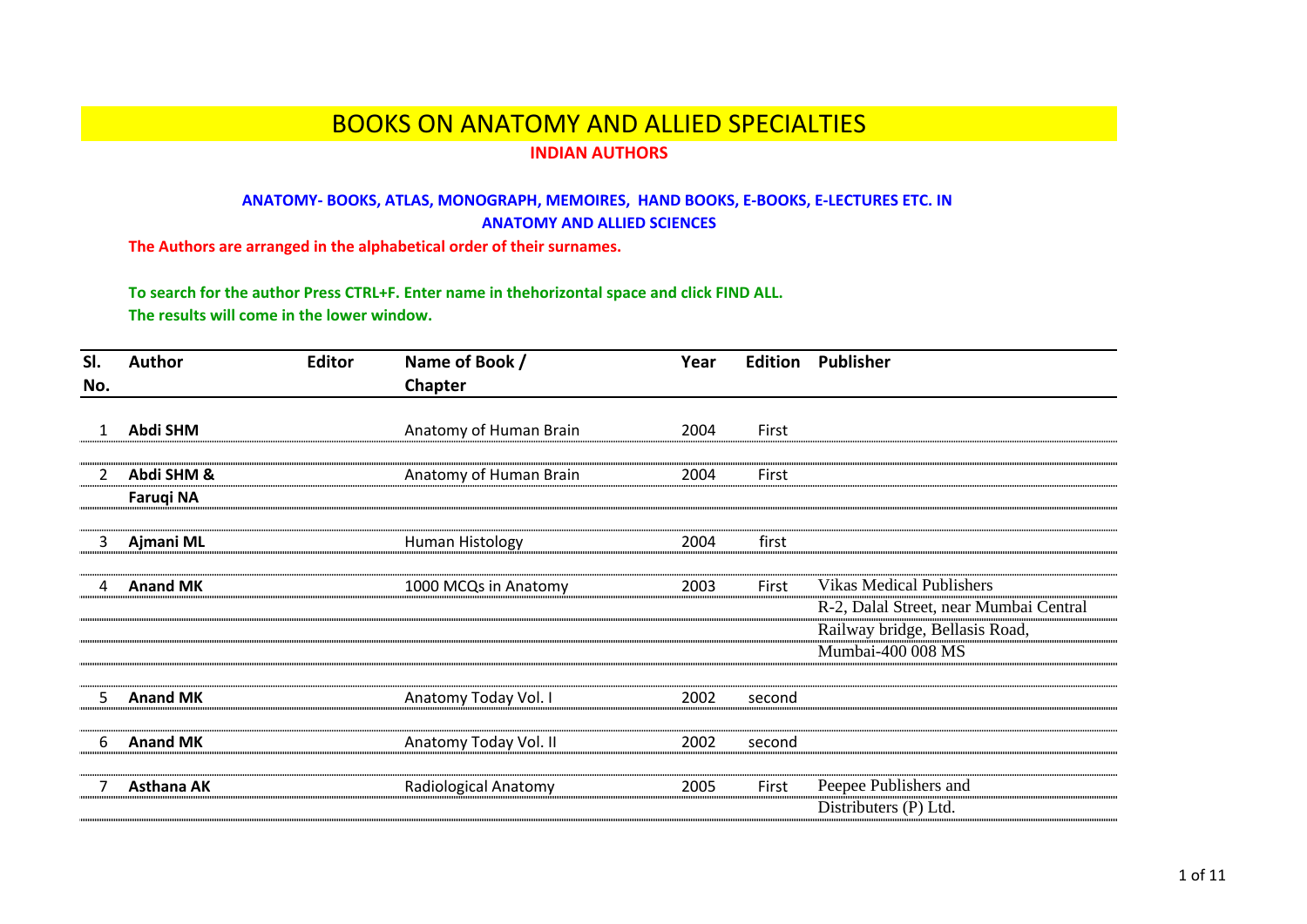| SI. | <b>Author</b>              | <b>Editor</b> | Name of Book /                | Year | <b>Edition</b> | <b>Publisher</b>                |
|-----|----------------------------|---------------|-------------------------------|------|----------------|---------------------------------|
| No. |                            |               | Chapter                       |      |                |                                 |
|     |                            |               |                               |      |                | 160, Shakti Vihar, Pitam Pura   |
|     |                            |               |                               |      |                | New Delhi-110 002               |
|     |                            |               |                               |      |                |                                 |
| 8   | <b>Athavia PD</b>          |               | History of Embalming and      | 2007 | Second         | Dr. Pratibha D Athavia          |
|     |                            |               | <b>Embalming Techniques</b>   |      |                | Prof. of Anatomy, LMT Municipal |
|     |                            |               |                               |      |                | Medical College, Sion,          |
|     |                            |               |                               |      |                | Mumbai-400 022 MS               |
|     |                            |               |                               |      |                |                                 |
| 9   | <b>Bajpai</b>              |               | A book of Surface anatomy     | 1973 |                |                                 |
|     |                            |               | for medical students          |      |                |                                 |
| 10  |                            |               |                               |      |                |                                 |
|     | <b>Bajpai RN</b>           |               | <b>Human Histology</b>        |      |                |                                 |
| 11  | <b>Bajpai</b>              |               | <b>Human Histology</b>        | 1987 | fourth         |                                 |
|     |                            |               |                               |      |                |                                 |
| 12  | <b>Bajpai RN</b>           |               | <b>Human Histology</b>        | 1991 | first          |                                 |
|     |                            |               |                               |      |                |                                 |
|     |                            |               |                               |      |                |                                 |
| 13  | <b>Basu &amp; Majumdar</b> |               | Mustafi's Practical anatomy   | 1958 | sixth          |                                 |
|     |                            |               | Head& Neck, Vol. 1            |      |                |                                 |
|     |                            |               |                               |      |                |                                 |
| 14  | <b>Basu &amp; Majumdar</b> |               | Mustafi's Practical anatomy   | 1959 | sixth          |                                 |
|     |                            |               | Thorax & Abdomen, Vol. 2      |      |                |                                 |
|     | <b>Bharihoke Veena</b>     |               |                               |      |                |                                 |
| 15  |                            |               | Texxt Book of Human Histology | 2005 | second         |                                 |
| 16  | <b>Bhaskara Rao T</b>      |               | <b>Research Methodology</b>   | 2010 | Third          |                                 |
|     |                            |               |                               |      |                |                                 |
| 17  | <b>Chakrabarty NC</b>      |               | <b>Fundamentals of Human</b>  | 1995 | first          |                                 |
|     | <b>Chakrabarty D</b>       |               | Anatomy - Vol. I              |      |                |                                 |
|     |                            |               |                               |      |                |                                 |
|     |                            |               |                               |      |                |                                 |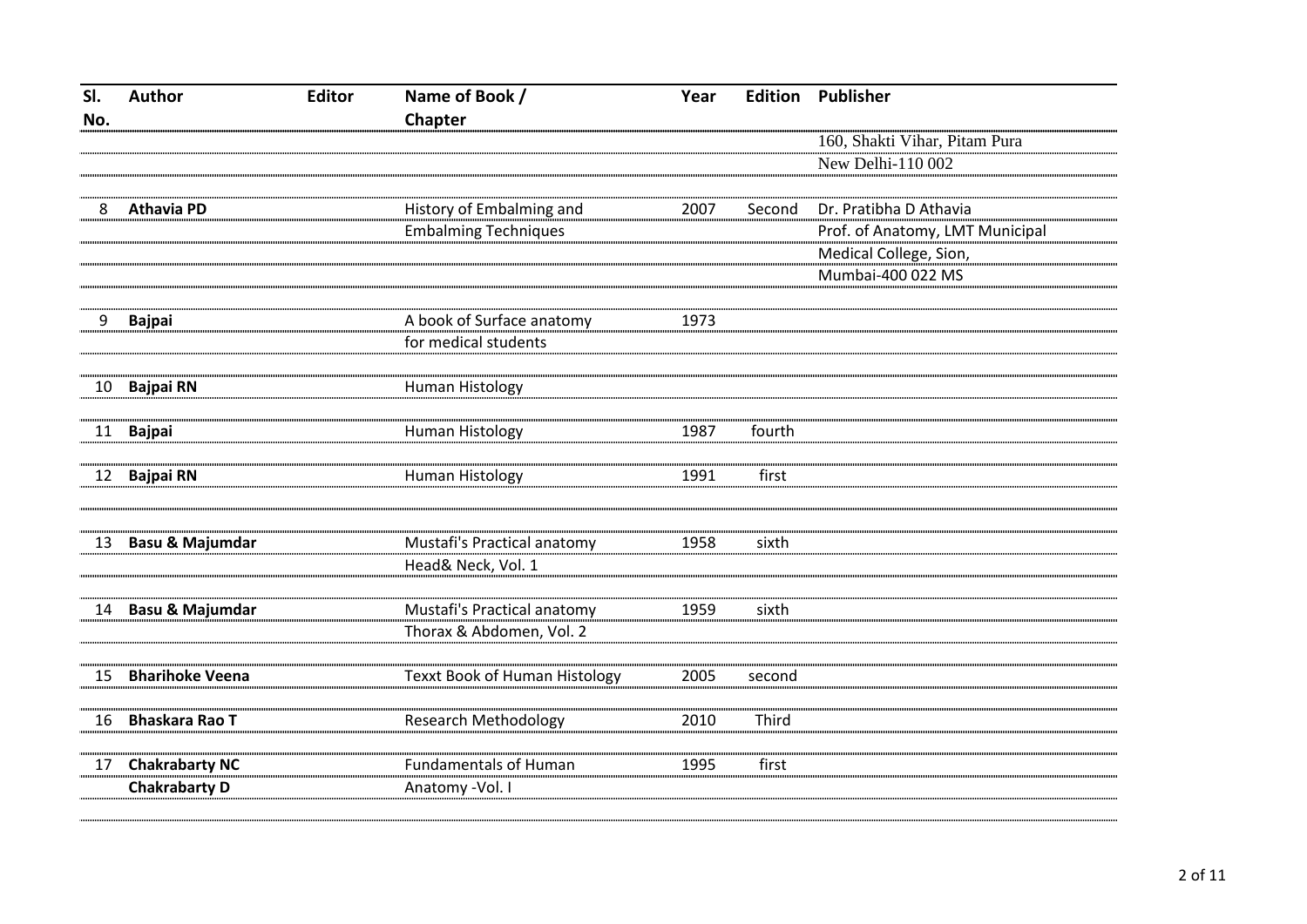| SI. | <b>Author</b>               | <b>Editor</b> | Name of Book /                          | Year | <b>Edition</b> | <b>Publisher</b>                 |
|-----|-----------------------------|---------------|-----------------------------------------|------|----------------|----------------------------------|
| No. |                             |               | Chapter                                 |      |                |                                  |
| 18  | <b>Chakrabarty NC</b>       |               | <b>Fundamentals of Human</b>            | 1997 | first          |                                  |
|     | <b>Chakrabarty D</b>        |               | Anatomy, Vol. III                       |      |                |                                  |
| 19  | <b>Chakrabarty NC</b>       |               | <b>Fundamentalsof Human</b>             | 1994 | first          |                                  |
|     | <b>Chakrabarty D</b>        |               | Anatomy (General anatomy,               |      |                |                                  |
|     |                             |               | histology & genetics                    |      |                |                                  |
| 20  | <b>Chakrabarty NC &amp;</b> |               | Fundamentals of human                   | 2003 | second         |                                  |
|     | <b>Chakrabarty D</b>        |               | anatomy, Vol. II                        |      |                |                                  |
| 21  | <b>Chandra Sourabh</b>      |               | anatomy for dental stedents             |      |                | (P), Ltd. B-3 EMCA House, 23/23B |
|     | <b>Chandra Sunita</b>       |               | with explanations                       |      |                | Ansari Road, Daryaganj,          |
|     | <b>Chandra Girish</b>       |               |                                         |      |                | New Delhi-110 002                |
|     |                             |               |                                         |      |                |                                  |
| 22  | Chhadra                     |               | Clinico radiological altas of           | 2011 | Seventh        |                                  |
|     |                             |               | orbital dissection                      |      |                |                                  |
| 23  | Das AC & Halim A            |               | <b>Surface and Radiological Anatomy</b> | 1978 | second         |                                  |
| 24  | <b>Dhall Usha</b>           |               | MCQ's in Anatomy                        | 2003 | Second         | CBS Publishers & Distributors,   |
|     | Dhall J                     |               |                                         |      |                | Bhola Nath Nagar, Shahdra        |
|     |                             |               |                                         |      |                | Delhi-100 032                    |
| 25  | <b>Dixit Daksha</b>         |               | Human Embryology                        | 2004 | first          |                                  |
|     |                             |               |                                         |      |                |                                  |
| 25  | <b>Dutta AK</b>             |               | <b>Essentials of Human Embryology</b>   | 2010 | Sixth          |                                  |
| 27  | <b>Dutta AK</b>             |               | <b>Essentials of Human Osteology</b>    | 1997 | First          |                                  |
|     |                             |               |                                         |      |                |                                  |
| 28  | <b>Dutta AK</b>             |               | <b>Textbook of Human Histology</b>      | 2010 |                |                                  |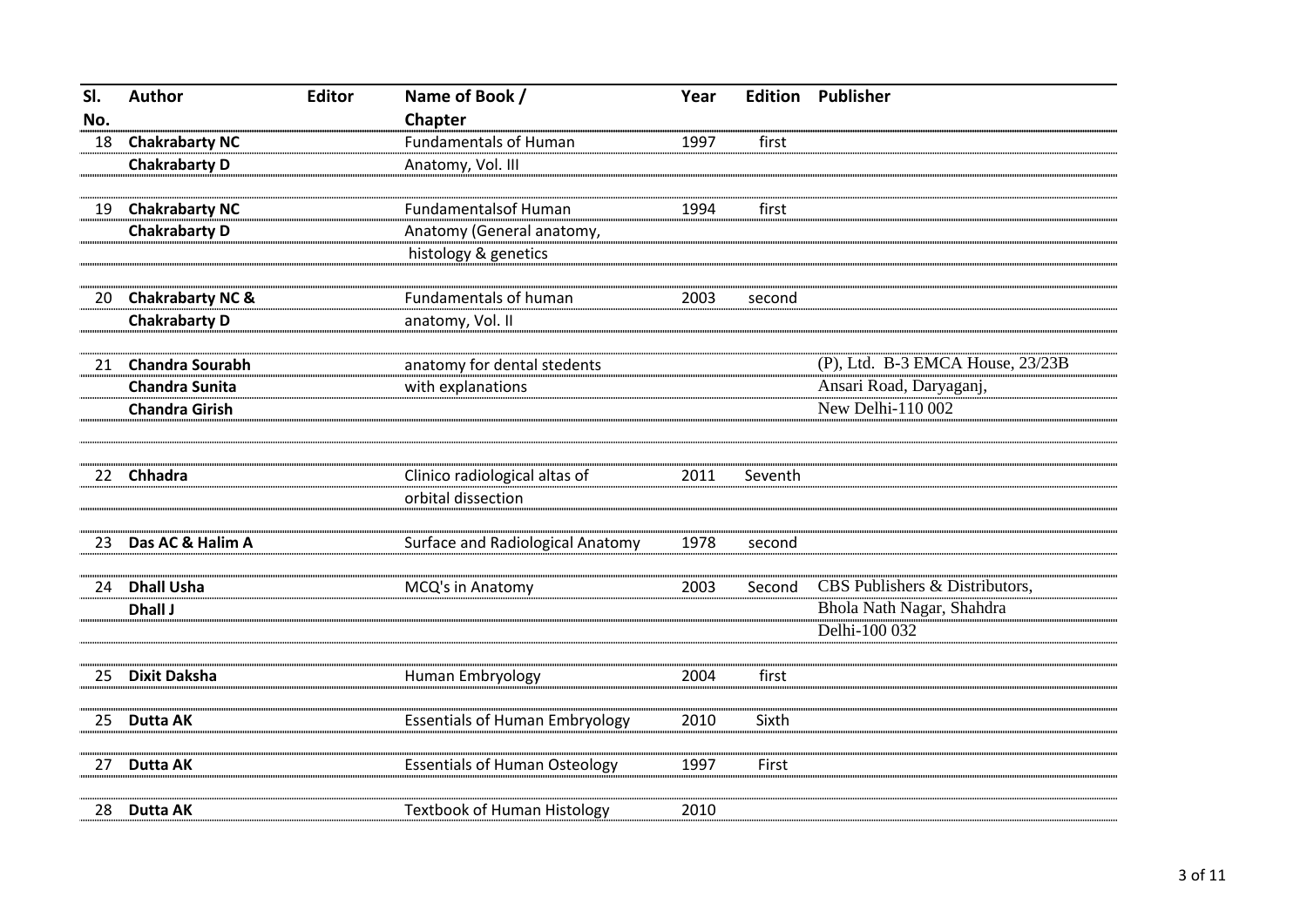| SI. | <b>Author</b>     | <b>Editor</b> | Name of Book /                                                       | Year |        | <b>Edition Publisher</b>       |
|-----|-------------------|---------------|----------------------------------------------------------------------|------|--------|--------------------------------|
| No. |                   |               | Chapter                                                              |      |        |                                |
|     |                   |               |                                                                      |      |        |                                |
| 29  | <b>Dutta AK</b>   |               | <b>Principals of General Anatomy</b>                                 | 2010 | Sixth  |                                |
|     |                   |               |                                                                      |      |        |                                |
| 30  | <b>Dutta AK</b>   |               | <b>Essentials of Human Anatomy</b>                                   |      | Fourth |                                |
|     |                   |               | Part-1 Thorax & Abdomen                                              |      |        |                                |
|     |                   |               |                                                                      |      |        |                                |
| 31  | <b>Dutta AK</b>   |               | <b>Essentials of Human Anatomy</b>                                   |      | Third  |                                |
|     |                   |               | Part-2 Head and Neck                                                 |      |        |                                |
|     |                   |               |                                                                      |      |        |                                |
| 32  | <b>Dutta AK</b>   |               | <b>Essentials of Human Anatomy</b>                                   |      | Second |                                |
|     |                   |               | Part-3 Superior & Inferior Ext.                                      |      |        |                                |
|     |                   |               |                                                                      |      |        |                                |
| 33  | <b>Dutta AK</b>   |               | <b>Essentials of Human Anatomy</b>                                   |      | Second |                                |
|     |                   |               | Part-4 Neuroanatomy.                                                 |      |        |                                |
|     |                   |               | Dr. NA Faruqi, Prof. of Anatomy, JN Medical College, AMU, Aligarh UP |      |        |                                |
|     |                   |               |                                                                      |      |        |                                |
| 34  | <b>Faruqi NA</b>  |               | Human Osteology                                                      | 2000 | Second | CBS Publishers & Distributors, |
|     |                   |               | (A clinical orieintation)                                            |      |        | Bhola Nath Nagar, Shahdra      |
|     |                   |               |                                                                      |      |        | Delhi-100 032                  |
|     |                   |               |                                                                      |      |        |                                |
| 35  | <b>Faruqi NA</b>  |               | Manual of Practical anatomy,                                         | 2006 | first  | CBS Publishers & Distributors, |
|     |                   |               | Vol.-I, Upper & lower limbs)                                         |      |        | Bhola Nath Nagar, Shahdra      |
|     |                   |               |                                                                      |      |        | Delhi-100 032                  |
|     |                   |               |                                                                      |      |        |                                |
| 36  | <b>Faruqi NA</b>  |               | Manual of Practical anatomy,                                         | 2006 | first  | CBS Publishers & Distributors, |
|     |                   |               | Vol.-II, (Thorax & Abdomen)                                          |      |        | Bhola Nath Nagar, Shahdra      |
|     |                   |               |                                                                      |      |        | Delhi-100 032                  |
|     |                   |               |                                                                      |      |        |                                |
| 36  | <b>Gangane SD</b> |               | Viva Voci in Anatomy                                                 | 2006 | Second |                                |
|     |                   |               |                                                                      |      |        |                                |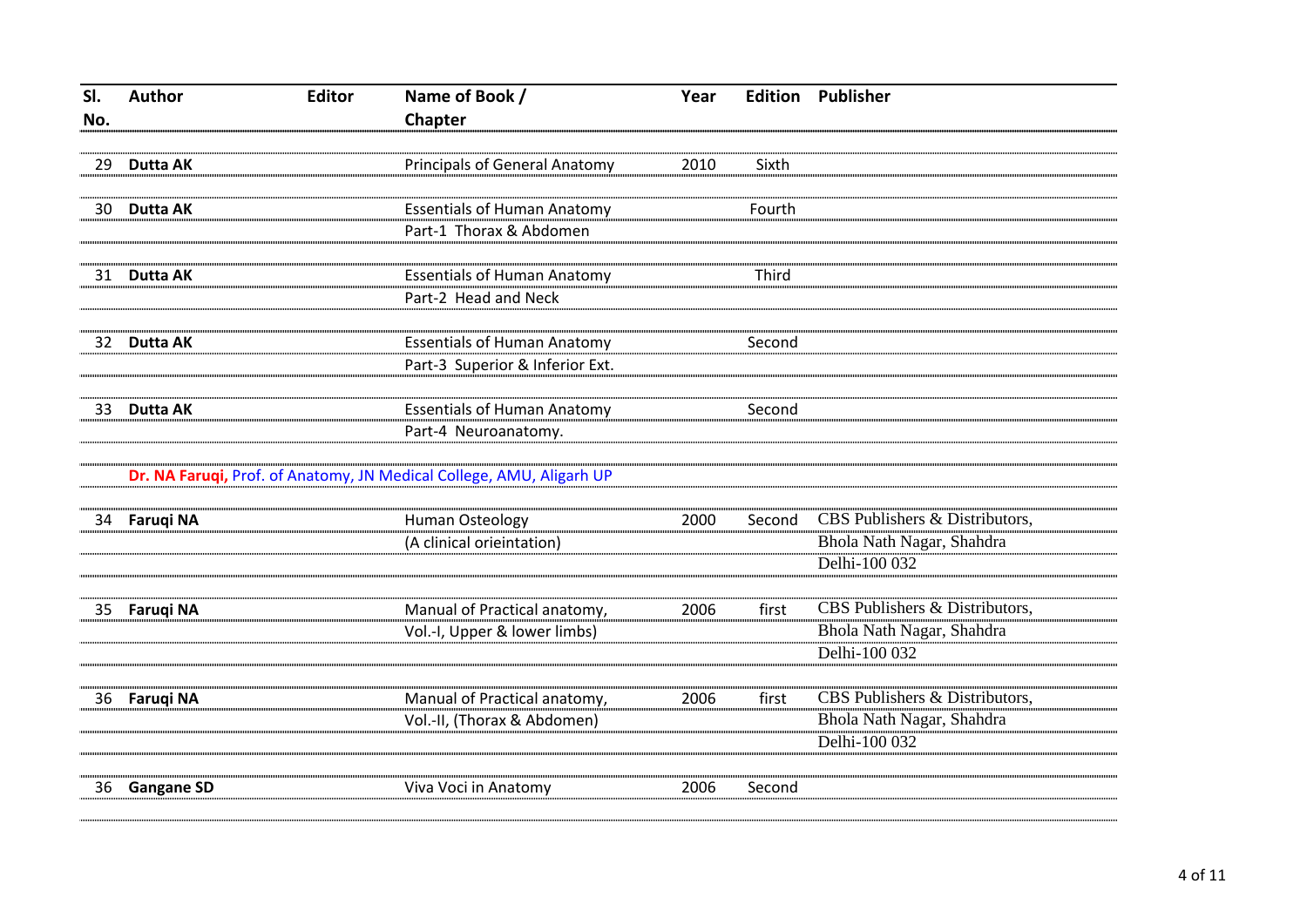| SI. | <b>Author</b>         | <b>Editor</b> | Name of Book /                                                                                  | Year | <b>Edition</b> | Publisher                               |
|-----|-----------------------|---------------|-------------------------------------------------------------------------------------------------|------|----------------|-----------------------------------------|
| No. |                       |               | Chapter                                                                                         |      |                |                                         |
|     |                       |               |                                                                                                 |      |                |                                         |
| 37  | <b>Gunasegaran JP</b> |               | <b>Textbook of Histology</b>                                                                    | 2010 | Second         | Elsevier, 622, Indraprakash             |
|     |                       |               | a Practical Guide                                                                               |      |                | Building, 21-Barakhamba Road            |
|     |                       |               |                                                                                                 |      |                | New Delhi-110 001                       |
|     |                       |               | Dr. A. Halim, former Prof. and Head of Anatomy, (KGMC) King George's Medical University Lucknow |      |                |                                         |
| 38  | <b>Halim A</b>        |               | Surface and Radiological                                                                        |      | Second         |                                         |
|     |                       |               | Anatomy                                                                                         |      |                |                                         |
| 38  | Halim A               |               | Atlas of Regional Anatomy                                                                       | 1989 | First          | CBS Publishers & Distributers Pvt. Ltd. |
|     |                       |               | of Head & Neck                                                                                  |      |                | 485, Jain Bhawaqn, Bhola Nath Nagar     |
|     |                       |               |                                                                                                 |      |                | Shahdara, Delhi-110 032                 |
|     |                       |               |                                                                                                 |      |                |                                         |
| 40  | <b>Halim A</b>        |               | Human Anatomy, Regional                                                                         | 2008 | First          | I. K. International Publishing House    |
|     |                       |               | & Clinical                                                                                      |      |                | Pvt. Ltd., S-25, Green Park Extention   |
|     |                       |               | Upper Limb & Thorax Vol.-1                                                                      |      |                | Uphar Cinema Market, New Delhi          |
|     |                       |               |                                                                                                 |      |                | PIN 110 016                             |
| 41  | <b>Halim A</b>        |               | Human Anatomy, Upper limb                                                                       | 2002 | first          | I. K. International Publishing House    |
|     |                       |               | & Thorax, Vol. I                                                                                |      |                | Pvt. Ltd., S-25, Green Park Extention   |
|     |                       |               |                                                                                                 |      |                | Uphar Cinema Market, New Delhi          |
|     |                       |               |                                                                                                 |      |                | PIN 110 016                             |
|     |                       |               |                                                                                                 |      |                |                                         |
| 42  | <b>Halim A</b>        |               | Human Anatomy, Head Neck                                                                        | 2002 | first          | I. K. International Publishing House    |
|     |                       |               | & Brain, Vol; III                                                                               |      |                | Pvt. Ltd., S-25, Green Park Extention   |
|     |                       |               |                                                                                                 |      |                | Uphar Cinema Market, New Delhi          |
|     |                       |               |                                                                                                 |      |                | PIN 110 016                             |
| 43  | <b>Halim A</b>        |               | Anatomy Regional and                                                                            | 2001 | first          |                                         |
|     |                       |               | <b>Clinical fo Dental students</b>                                                              |      |                |                                         |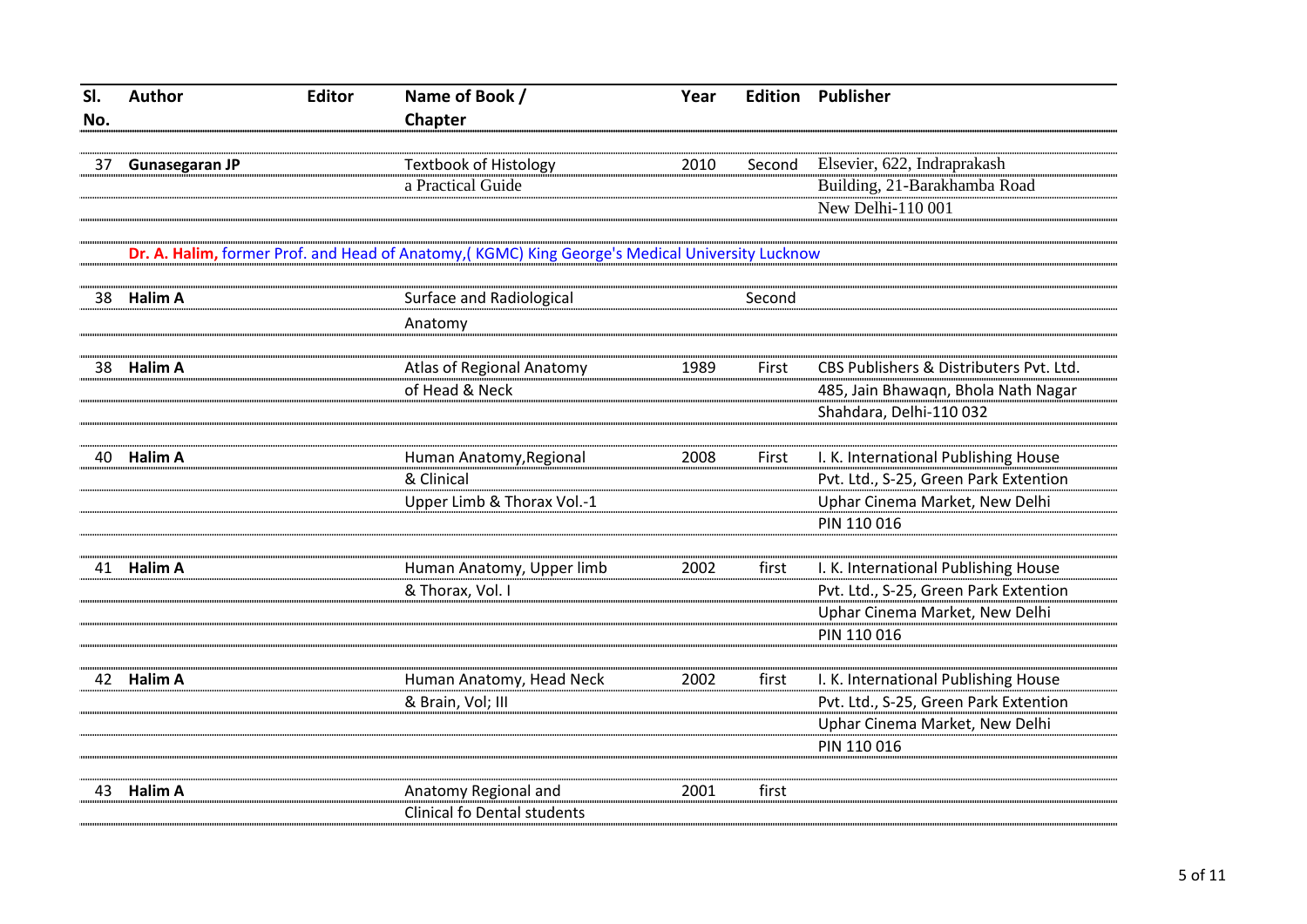| SI. | Author           | <b>Editor</b> | Name of Book /                                                         | Year |        | <b>Edition Publisher</b>         |
|-----|------------------|---------------|------------------------------------------------------------------------|------|--------|----------------------------------|
| No. |                  |               | Chapter                                                                |      |        |                                  |
|     |                  |               |                                                                        |      |        |                                  |
| 44  | <b>Halim A</b>   |               | Human Anatomy                                                          | 2009 | First  |                                  |
|     |                  |               |                                                                        |      |        |                                  |
| 45  | <b>Halim A</b>   |               | <b>Textbook of Human</b>                                               | 2010 | First  | Ane Books Pvt. Ltd.              |
|     |                  |               | Histology                                                              |      |        | 4821, Parwana Bhawan, 1st        |
|     |                  |               |                                                                        |      |        | Floor, 24-Ansari Road, Daryaganj |
|     |                  |               |                                                                        |      |        |                                  |
| 46  | <b>Kazi SN</b>   |               | Questions & Answers, anatomy                                           | 2004 | first  |                                  |
|     |                  |               | below diaphragm                                                        |      |        |                                  |
|     |                  |               |                                                                        |      |        |                                  |
| 47  | <b>Kazi SN</b>   |               | Questions & Answers, anatomy                                           | 2005 | first  |                                  |
|     |                  |               | above diaphragm                                                        |      |        |                                  |
|     |                  |               |                                                                        |      |        |                                  |
| 48  | Khan & others    |               | Understanding human Histology                                          | 2001 | second |                                  |
|     |                  |               |                                                                        |      |        |                                  |
| 49  | Khemani Manoj K  |               | <b>Total Recall</b>                                                    | 2009 | Second | Peepee Publishers and            |
|     |                  |               | <b>Mnemonics for Medical</b>                                           |      |        | Distributers (P) Ltd.            |
|     |                  |               | Students                                                               |      |        | 160, Shakti Vihar, Pitam Pura    |
|     |                  |               |                                                                        |      |        | New Delhi-110 002                |
|     |                  |               |                                                                        |      |        |                                  |
| 50  | Kira & Kaduri    |               | A question bank in human                                               | 1987 | first  |                                  |
|     |                  |               | anatomy, Vol.-1                                                        |      |        |                                  |
|     |                  |               |                                                                        |      |        |                                  |
| 51  | Kira & Kaduri    |               | A question bank in human                                               | 1987 | first  |                                  |
|     |                  |               | anatomy, Vol.-2                                                        |      |        |                                  |
|     |                  |               |                                                                        |      |        |                                  |
| 52  | Kiran Sujata     |               | <b>General Anatomy</b>                                                 | 2012 | First  | Paras Medical Publishers,        |
|     |                  |               |                                                                        |      |        |                                  |
|     |                  |               | Dr. VK Konuri, Associate Prof. of Anatomy, AllMS, Raipur (Chattisgarh) |      |        |                                  |
|     |                  |               |                                                                        |      |        |                                  |
| 53  | <b>Konuri VK</b> |               | Konuri's Approach to                                                   |      |        | <b>Pace Setters</b>              |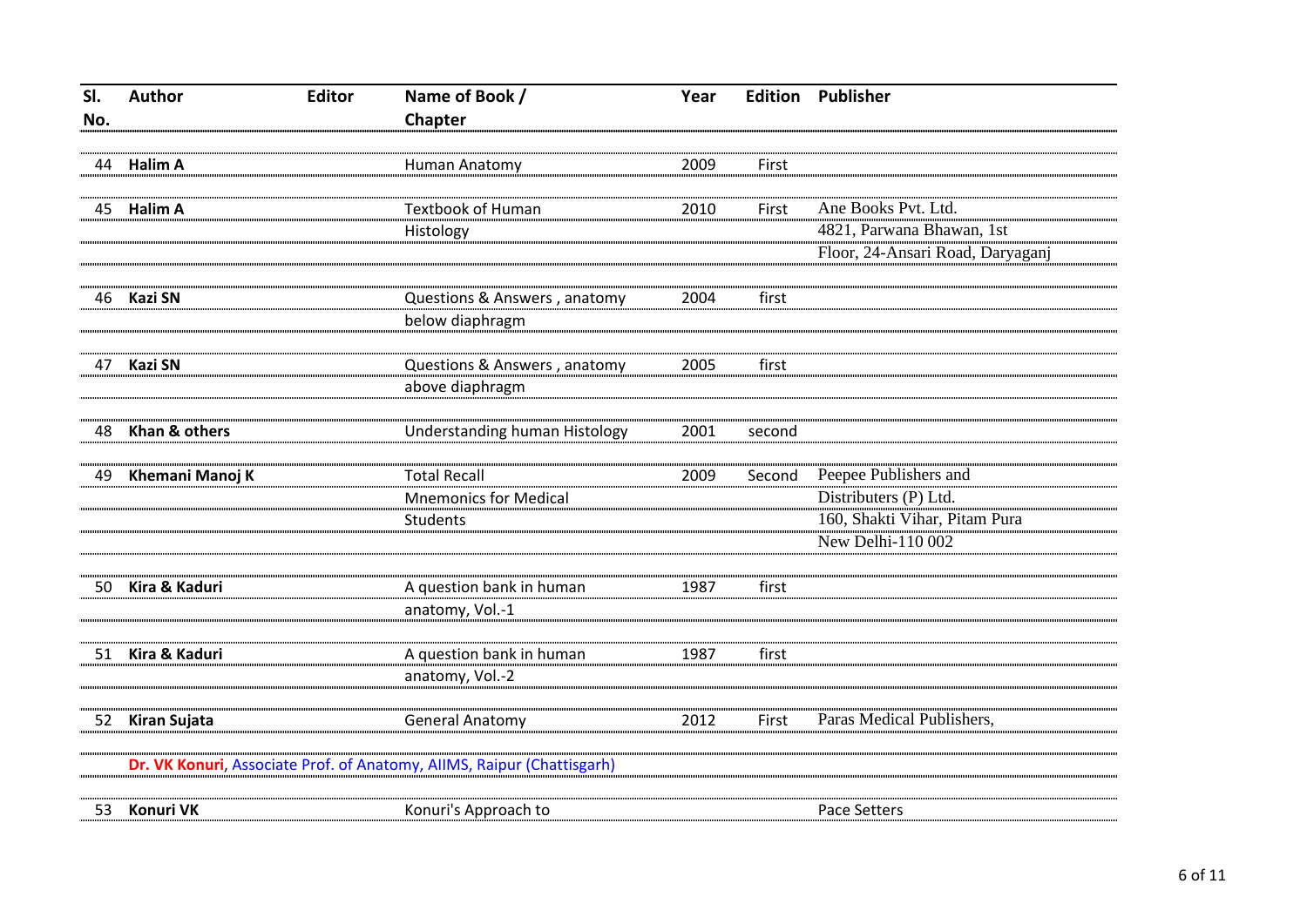| SI. | <b>Author</b>              | <b>Editor</b> | Name of Book /                                  | Year | <b>Edition</b> | Publisher                            |
|-----|----------------------------|---------------|-------------------------------------------------|------|----------------|--------------------------------------|
| No. |                            |               | Chapter                                         |      |                |                                      |
|     |                            |               | Thorax and Abdomen                              |      |                |                                      |
| 54  | <b>Konuri VK</b>           |               | Konuri's Approach to                            |      |                | Pace Setters                         |
|     |                            |               | Histology                                       |      |                |                                      |
| 55  | <b>Konuri VK</b>           |               | Konuri's Approach to                            |      |                | <b>Pace Setters</b>                  |
|     |                            |               | Human Embryology                                |      |                |                                      |
| 56  | <b>Konuri VK</b>           |               | Konuri's Approach to                            |      |                | <b>Pace Setters</b>                  |
|     |                            |               | <b>General Anatomy</b>                          |      |                |                                      |
| 57  | <b>Konuri VK</b>           |               | Konuri's Approach to                            |      |                | <b>Pace Setters</b>                  |
|     |                            |               | Human Anatomy                                   |      |                |                                      |
|     |                            |               | <b>Brain Head and Neck</b>                      |      |                |                                      |
| 58  | Kulkarni V                 |               | <b>Clinical Anatomy</b>                         | 2007 | First          |                                      |
| 59  | <b>Kumar Sushil Lt Col</b> |               | <b>Essentials of General Anatomy</b>            | 2006 | First          |                                      |
| 60  | <b>Malhotra VK</b>         |               | Human Osteology                                 | 1991 | first          |                                      |
| 61  | Mehta Lopa A               |               | <b>Understanding Anatomical Terms-</b>          | 1998 | first          | Bhalani Publishing House, 1st floor, |
|     | Natrajan M &               |               | A rapid reader companion to the                 |      |                | TRISANDHYA- A, 97, Dadasaheb Phalke  |
|     | Kothari Manu L             |               | study of anatomy                                |      |                | Rd., Darar, Mumbai-400014 MS         |
| 62  | <b>Mitra and Prasad</b>    |               | <b>Osteology for Medical</b><br><b>Students</b> |      |                |                                      |
| 63  | <b>Mitra NL</b>            |               | Clinical anatomy of the<br>Lymphatic system     | 1884 | first          |                                      |
|     |                            |               |                                                 |      |                |                                      |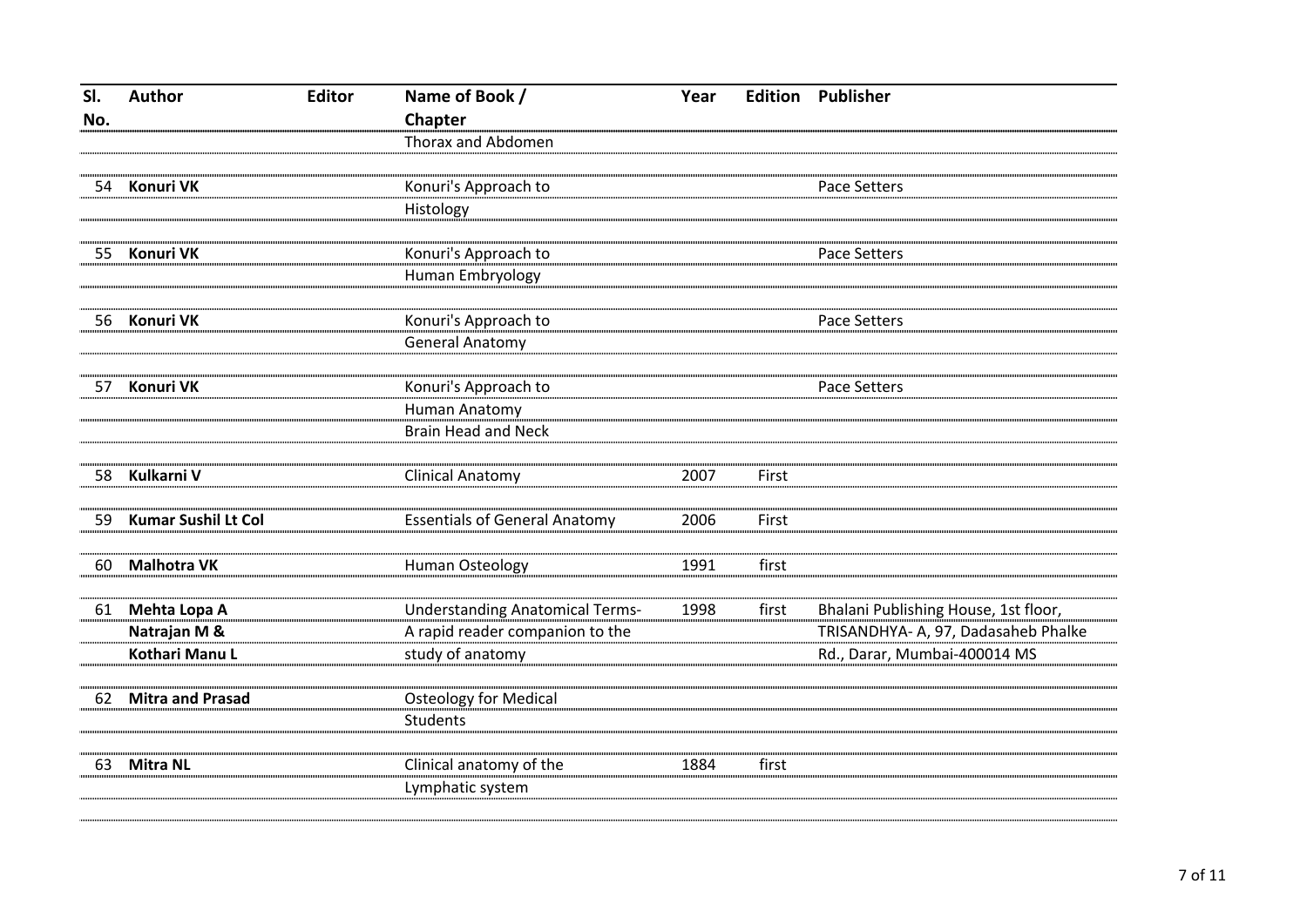| SI. | Author                | <b>Editor</b> | Name of Book /                  | Year |        | <b>Edition Publisher</b> |
|-----|-----------------------|---------------|---------------------------------|------|--------|--------------------------|
| No. |                       |               | Chapter                         |      |        |                          |
| 64  | <b>Nair</b>           |               | Human Embryology for Medical    | 1950 | First  |                          |
|     |                       |               | Students                        |      |        |                          |
|     |                       |               |                                 |      |        |                          |
| 65  | <b>Omar BK</b>        |               | Surface Anatomy                 | 1973 |        |                          |
|     |                       |               |                                 |      |        |                          |
| 66  | Padmanabhan           |               | Text Book of Human Embryology   | 1983 | first  |                          |
|     |                       |               |                                 |      |        |                          |
| 67  | Palit                 |               | Anatomy- Questions and          | 1669 |        |                          |
|     |                       |               | Answers for Med students        |      |        |                          |
|     |                       |               | Part-2 Thorax & Abdomen         |      |        |                          |
|     |                       |               |                                 |      |        |                          |
| 68  | Palit                 |               | Anatomy- Questions and          | 1969 |        |                          |
|     |                       |               | Answers for Med students        |      |        |                          |
|     |                       |               | Part-3 Head & Neck              |      |        |                          |
|     |                       |               |                                 |      |        |                          |
| 69  | Palit                 |               | Anatomy in Question             | 1967 |        |                          |
|     |                       |               | and Answers                     |      |        |                          |
|     |                       |               |                                 |      |        |                          |
| 70  | Pamanna Rao VV        |               | Museum Guide Part-II            | 1971 |        |                          |
|     |                       |               |                                 |      |        |                          |
| 71  | <b>Pande BS</b>       |               | Human Embryology                | 2007 | First  |                          |
|     | <b>Prasad R</b>       |               |                                 |      |        |                          |
| 72  |                       |               | Concise Human Neuroanatomy      | 1999 | Fourth |                          |
| 73  | <b>Prasad SR</b>      |               | Practical Histology for medical | 2002 | First  |                          |
|     |                       |               | students                        |      |        |                          |
|     |                       |               |                                 |      |        |                          |
| 74  | <b>Purandare Hema</b> |               | <b>Text Book of Medical</b>     | 2002 | First  |                          |
|     |                       |               |                                 |      |        |                          |
| 75  | Ramakrishanan G       |               | A fascinating life history of   | 2001 | first  |                          |
|     |                       |               | the man in the womb             |      |        |                          |
|     |                       |               |                                 |      |        |                          |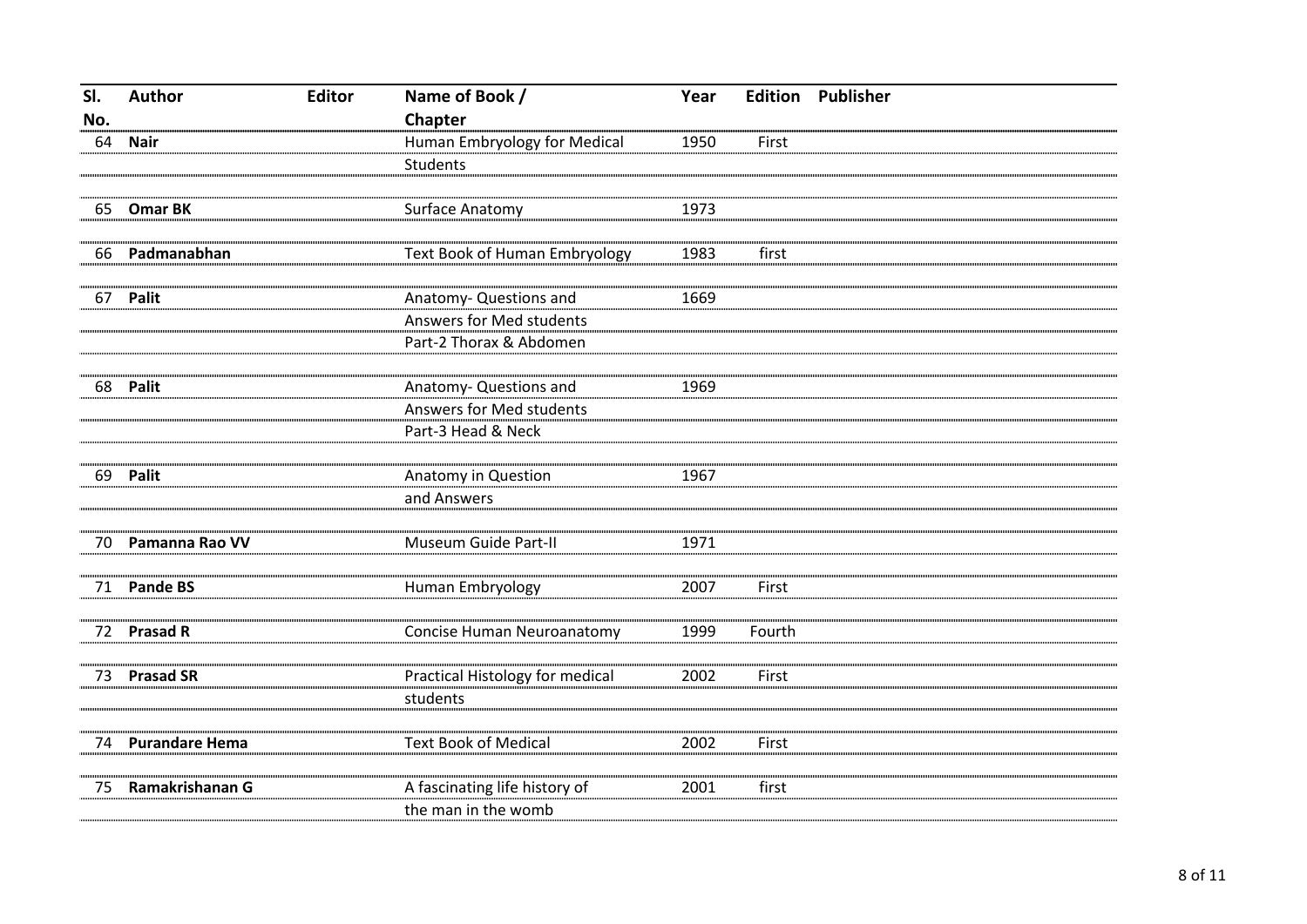| SI. | <b>Author</b>         | <b>Editor</b> | Name of Book /                                   | Year |        | <b>Edition Publisher</b>     |
|-----|-----------------------|---------------|--------------------------------------------------|------|--------|------------------------------|
| No. |                       |               | Chapter                                          |      |        |                              |
|     |                       |               |                                                  |      |        |                              |
| 76  | Ramakrishanan G       |               | Text book of human                               | 2001 | first  |                              |
|     |                       |               | embryology for medical                           |      |        |                              |
|     |                       |               | students- General, Vol. I                        |      |        |                              |
| 77  | <b>Ramesh Babu CS</b> |               | <b>Essentials of Clinical Anatomy</b>            | 2004 | First  | <b>Academa Publishers</b>    |
|     |                       |               |                                                  |      |        | 1329, Vaidwara, Maliwara,    |
|     |                       |               |                                                  |      |        | Nai Sarak, New Delhi-110 006 |
|     |                       |               |                                                  |      |        |                              |
| 78  | Roy                   |               | Aids to anatomy                                  | 1969 |        |                              |
|     |                       |               |                                                  |      |        |                              |
| 79  | Sahana                |               | Manual of Anatomy                                | 1948 |        |                              |
|     |                       |               |                                                  |      |        |                              |
| 80  | Sahana                |               | Sahana's Human Anatomy                           |      | third  |                              |
|     |                       |               | $Vol-1$                                          |      |        |                              |
|     |                       |               |                                                  |      |        |                              |
| 81  | Sahana                |               | Sahana's Human Anatomy                           |      | third  |                              |
|     |                       |               | Vol-2                                            |      |        |                              |
|     |                       |               |                                                  |      |        |                              |
| 82  | <b>Samar Mitra</b>    |               | Anatomy-1 (Abdomen, Thorax<br>Inferior extremity | 1997 | fourth |                              |
|     |                       |               |                                                  |      |        |                              |
| 83  | <b>Samar Mitra</b>    |               | Anatomy-2 (Sup Ext, Head Neck                    | 1992 | second |                              |
|     |                       |               | and Genetics)                                    |      |        |                              |
|     |                       |               |                                                  |      |        |                              |
| 84  | <b>Samar Mitra</b>    |               | Anatomy-2 (Sup Ext, Head Neck                    | 1997 | fourth |                              |
|     |                       |               | and Genetics & embryology)                       |      |        |                              |
|     |                       |               |                                                  |      |        |                              |
| 85  | <b>Samar Mitra</b>    |               | Anatomy-III, Osteology, imp.                     | 1997 | third  |                              |
|     |                       |               | Landmarks, surface anatomy,                      |      |        |                              |
|     |                       |               | nervour system and eye ball                      |      |        |                              |
|     |                       |               |                                                  |      |        |                              |
|     |                       |               |                                                  |      |        |                              |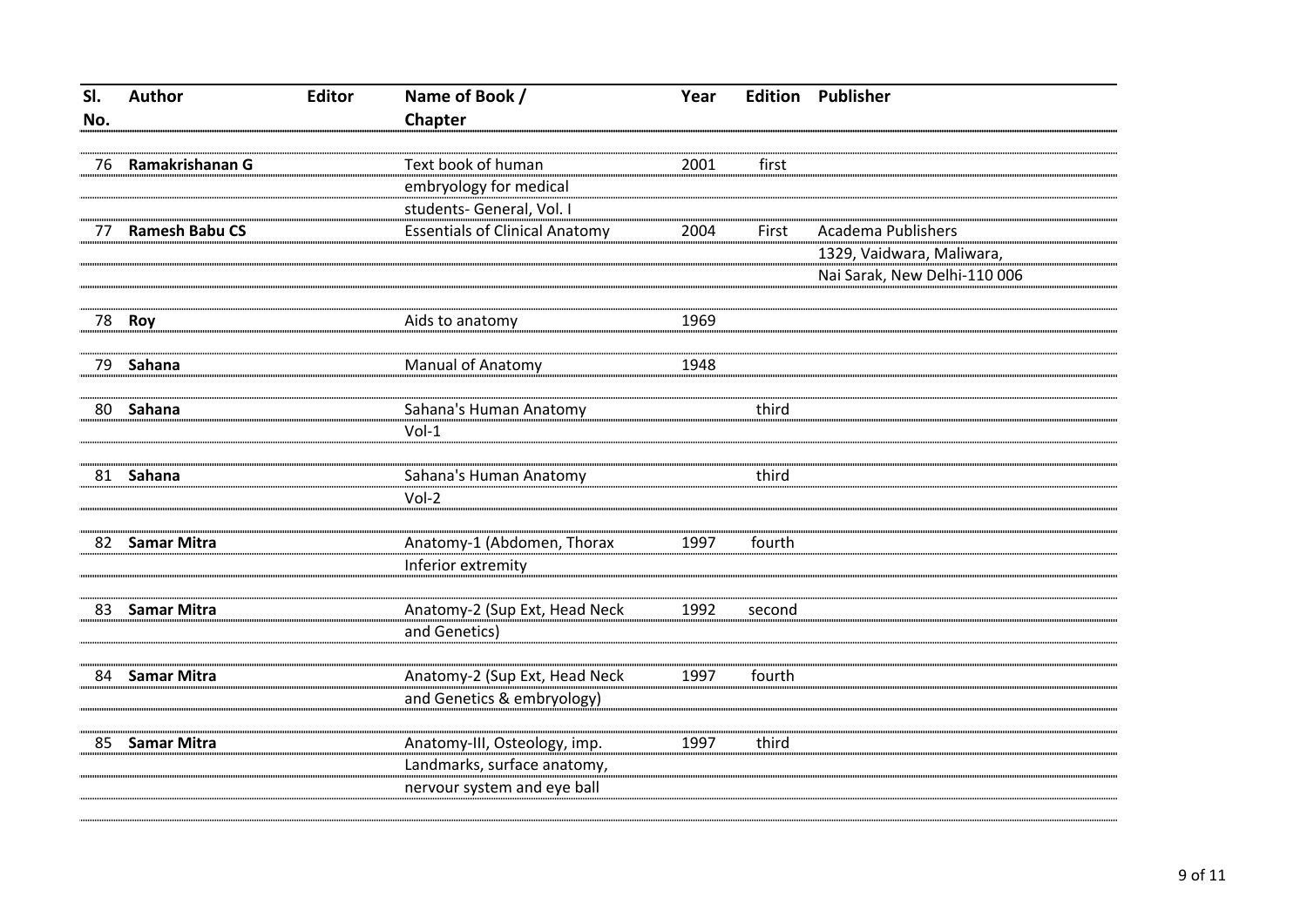| SI. | Author             | <b>Editor</b> | Name of Book /                                                                                       | Year |        | <b>Edition Publisher</b> |
|-----|--------------------|---------------|------------------------------------------------------------------------------------------------------|------|--------|--------------------------|
| No. |                    |               | Chapter                                                                                              |      |        |                          |
| 86  | <b>Samar Mitra</b> |               | Anatomy                                                                                              | 2002 | sixth  |                          |
|     |                    |               |                                                                                                      |      |        |                          |
| 87  | Sen                |               | Sahana's Human Anatomy                                                                               | 1968 | second |                          |
|     |                    |               |                                                                                                      |      |        |                          |
| 88  | Sharma & Sharma    |               | Chromosome techniques                                                                                | 1980 |        |                          |
|     |                    |               |                                                                                                      |      |        |                          |
|     |                    |               | Dr. MAH Siddiqui, former Prof. and Head of Anatomy, (KGMC) King George's Medical University, Lucknow |      |        |                          |
|     |                    |               |                                                                                                      |      |        |                          |
| 89  | Siddiqui MAH       |               | Anatomical Atlas of Human Body                                                                       | 1938 |        |                          |
|     |                    |               | Part-I, Sup. Extremity                                                                               |      |        |                          |
|     |                    |               |                                                                                                      |      |        |                          |
| 90  | Siddiqui MAH       |               | Anatomical Atlas of Human Body                                                                       | 1938 |        |                          |
|     |                    |               | Part-II, Thorax                                                                                      |      |        |                          |
| 91  | Siddiqui MAH       |               | Anatomical Atlas of Human                                                                            |      |        |                          |
|     |                    |               | Body, Part-1                                                                                         |      |        |                          |
|     |                    |               |                                                                                                      |      |        |                          |
| 92  | Siddiqui MAH       |               | Anatomical Atlas of Human                                                                            |      |        |                          |
|     |                    |               | Body, Part-II                                                                                        |      |        |                          |
|     |                    |               |                                                                                                      |      |        |                          |
| 93  | Siddiqui MAH       |               | Anatomical Atlas of Human                                                                            |      |        |                          |
|     |                    |               | Body, Part-III                                                                                       |      |        |                          |
|     |                    |               |                                                                                                      |      |        |                          |
| 94  | Siddiqui MAH       |               | Anatomical Atlas of Human                                                                            |      |        |                          |
|     |                    |               | Body, Part-IV & V                                                                                    |      |        |                          |
|     |                    |               |                                                                                                      |      |        |                          |
| 95  | Siddiqui MAH       |               | Anatomical Atlas of Human Body                                                                       | 1989 |        |                          |
|     |                    |               |                                                                                                      |      |        |                          |
| 96  | Singh              |               | Anatomy of Hearing &                                                                                 | 1980 |        |                          |
|     |                    |               | Speech                                                                                               |      |        |                          |
|     |                    |               |                                                                                                      |      |        |                          |